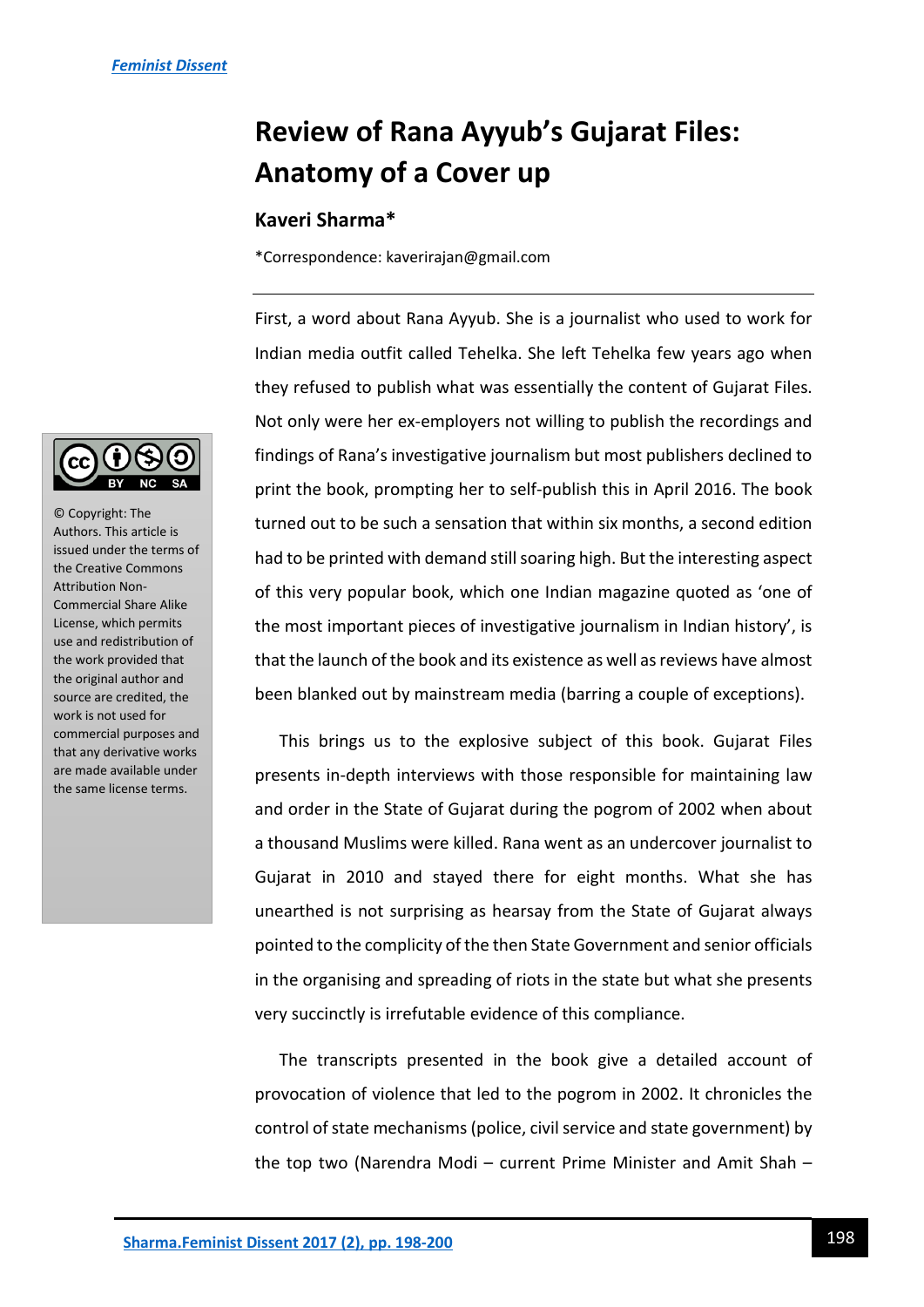President of the ruling BJP) political leaders of the country. The instigation of violence, the fake encounters and tacit complicity amongst all sectors of governance that led to the pogrom are well-documented in the book and make a very sorry reading.

The other significant aspect that Rana uncovers is the caste conflict within the police force. She presents interviews with Dalit police officers, who candidly disclose how they had been entrusted with extra-judicial murders in the form of fake encounters as they can be dispensed with but the upper caste officers are never asked to do such encounters. This is an ancilliary finding of this investigative journalism – the caste-based discrimination that takes place and how it works in the uppermost echelons of society and positions of power. Lower caste senior police officers describe how they are discriminated and not allowed to build homes in their native villages despite being holders of power.

One big lacuna of Gujarat Files is that it lacks analysis. Rana is a journalist and she presents facts as they are. All the transcripts are given in crude form as might be presented to a court as evidence. One can argue that a smart reader can infer and analyse on her own but building of context and analysing the information received would have made more indepth reading of the subject. Sometimes this looks like a piece of work done in a hurry, almost like she had to get it all out in the public arena before she lost it. There are many typos and editorial errors, which, in a book of this nature are not significant. But it must be stated that this is a huge drawback of this book. If one does not know the context of the pogrom of 2002, then reading this book will be difficult.

What Rana lacks in analysis and depth, she fulfils with her inimitable flair for mundane detail. She adds small detail like being called to join a skype session with a friend's family as she was stepping out for an important interview, or the colour of her shirt as she goes out for a meeting, or the cost of her meal after a long day's work. This really does break the monotony of the transcripts one reads in the book and you